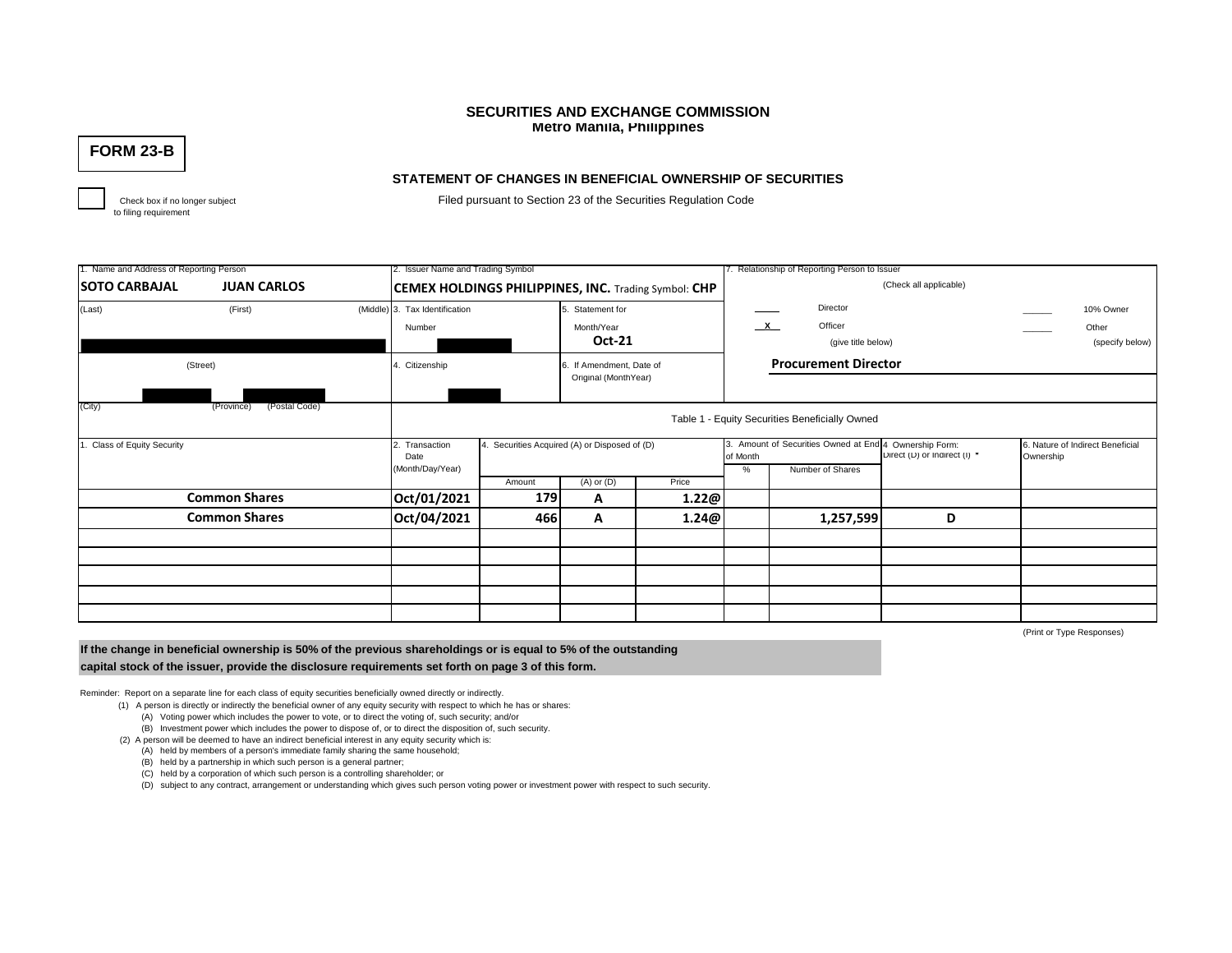## **FORM 23-B** (continued) **Table II - Derivative Securities Acquired, Disposed of, or Beneficially Owned (e.g., warrants, options, convertible securities)**

| 1. Derivative Security | 2. Conversion or 3. Transaction<br><b>Exercise Price</b><br>of Derivative<br>Security | Date<br>(Month/Day/Yr) | 4. Number of Derivative Securities<br>Acquired (A) or Disposed of (D) |                | 5. Date<br>Exercisable and<br><b>Expiration Date</b><br>(Month/Day/Year) |                    | 6. Title and Amount of<br><b>Underlying Securities</b> |                                  | 7. Price of<br>Derivative<br>Security | 8. No. of<br>Derivative<br>Securities<br>Beneficially<br>Owned at | ship Form of Indirect<br>of Derivativ Beneficial<br>Security;<br>Direct (D) | 9. Owner- 10. Nature<br>Ownership |
|------------------------|---------------------------------------------------------------------------------------|------------------------|-----------------------------------------------------------------------|----------------|--------------------------------------------------------------------------|--------------------|--------------------------------------------------------|----------------------------------|---------------------------------------|-------------------------------------------------------------------|-----------------------------------------------------------------------------|-----------------------------------|
|                        |                                                                                       |                        | Amount                                                                | $(A)$ or $(D)$ | Date Exercisable                                                         | Expiration<br>Date | Title                                                  | Amount or<br>Number<br>of Shares |                                       | End of<br>Month                                                   | or<br>Indirect (I)                                                          |                                   |
| N/A                    |                                                                                       |                        |                                                                       |                |                                                                          |                    |                                                        |                                  |                                       |                                                                   |                                                                             |                                   |
|                        |                                                                                       |                        |                                                                       |                |                                                                          |                    |                                                        |                                  |                                       |                                                                   |                                                                             |                                   |
|                        |                                                                                       |                        |                                                                       |                |                                                                          |                    |                                                        |                                  |                                       |                                                                   |                                                                             |                                   |
|                        |                                                                                       |                        |                                                                       |                |                                                                          |                    |                                                        |                                  |                                       |                                                                   |                                                                             |                                   |
|                        |                                                                                       |                        |                                                                       |                |                                                                          |                    |                                                        |                                  |                                       |                                                                   |                                                                             |                                   |
|                        |                                                                                       |                        |                                                                       |                |                                                                          |                    |                                                        |                                  |                                       |                                                                   |                                                                             |                                   |
|                        |                                                                                       |                        |                                                                       |                |                                                                          |                    |                                                        |                                  |                                       |                                                                   |                                                                             |                                   |
|                        |                                                                                       |                        |                                                                       |                |                                                                          |                    |                                                        |                                  |                                       |                                                                   |                                                                             |                                   |
|                        |                                                                                       |                        |                                                                       |                |                                                                          |                    |                                                        |                                  |                                       |                                                                   |                                                                             |                                   |
|                        |                                                                                       |                        |                                                                       |                |                                                                          |                    |                                                        |                                  |                                       |                                                                   |                                                                             |                                   |
|                        |                                                                                       |                        |                                                                       |                |                                                                          |                    |                                                        |                                  |                                       |                                                                   |                                                                             |                                   |

Explanation of Responses:

**5-Nov-21** Date

Note: File **three (3**) copies of this form, one of which must be manually signed. Attach additional sheets if space provided is insufficient.